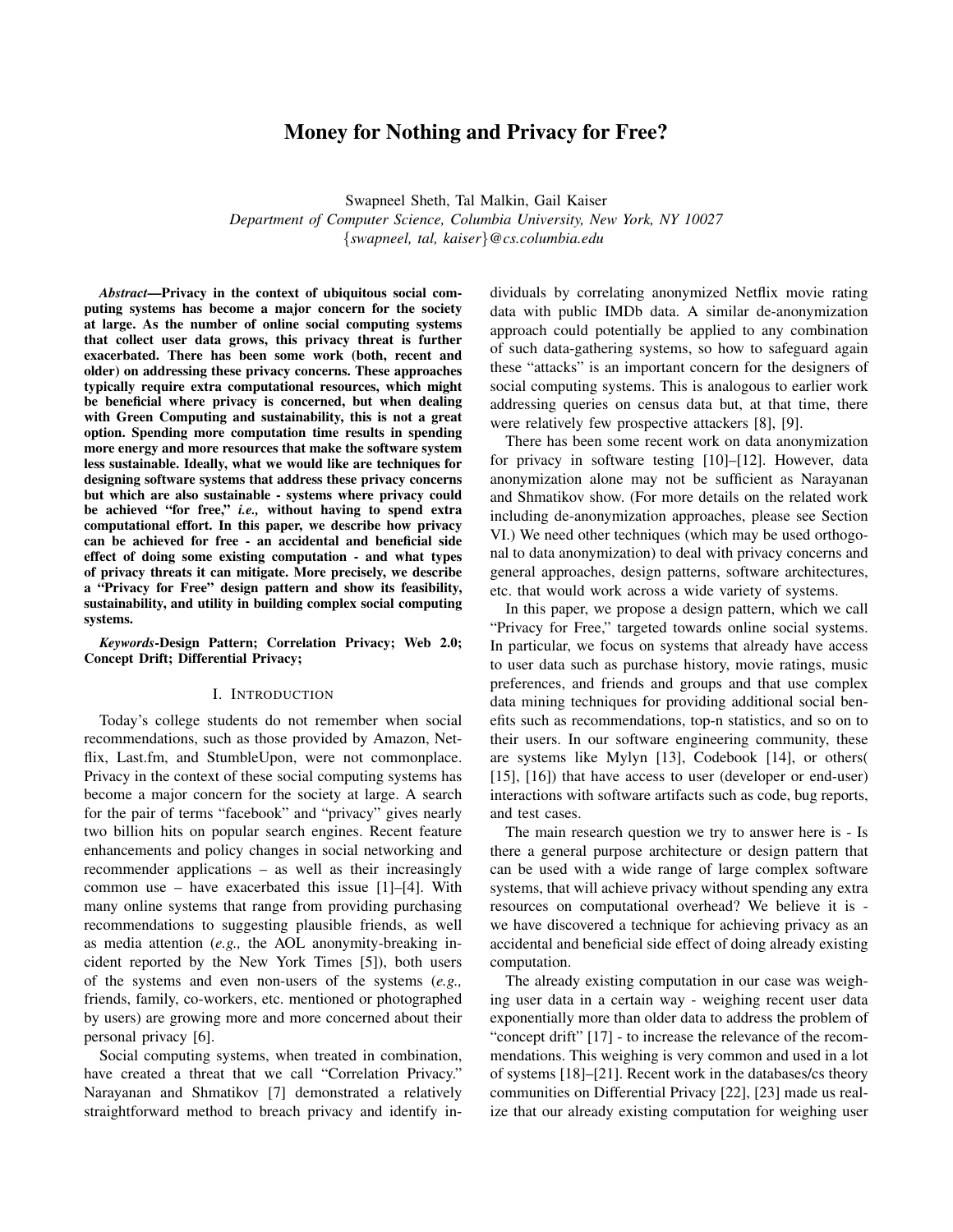data is very similar to one of the techniques for achieving differential privacy. (Intuitively, differential privacy ensures that a user's participation (vs not participating) in a database doesn't affect his privacy significantly. We provide more detailed information on Differential Privacy in Section III.) This resulted in the formulation of our hypothesis - if we change the existing computation so it matches the technique for achieving differential privacy (which would be a very minor and straightforward code change as the two techniques are very similar), would we get privacy as a beneficial side effect of addressing a completely different problem?

We show that it is indeed possible to get privacy as a beneficial side effect of doing some existing computation - thus, privacy for free - and this is the main contribution of our paper. We have formulated this technique as a design pattern that can be used in a wide variety of software systems to achieve "privacy for free", and show the feasibility, sustainability, and utility of using this approach to building software systems. We also contribute to the discussion in the privacy community about how to define privacy and how to achieve it. Specifically, we suggest a new direction for designing (differentially, or otherwise) private algorithms and systems motivated by what is already being done anyway.

There's an added benefit of having privacy for free as a side-effect - even though privacy is important for users, many corporations may not be motivated to work hard on privacy. This may be due business reasons where having as much user information as possible is useful for targeted advertising, etc. If privacy could be achieved cheaply (in terms of computational or other resources), they still may not opt for it. In such cases, having privacy as a side effect of doing other computation is a very strong advantage from the users' point of view.

The rest of the paper is organized as follows: Section II describes the motivation of our problem and why making privacy sustainable is important. Section III provides background information on Differential Privacy and Concept Drift. Section IV describes our "Privacy for Free" design pattern. Section V presents our empirical evaluations to show the feasibility, sustainability, and utility of our design pattern. Finally, we conclude the paper in Sections VI and VII with a discussion of the related work and our conclusions.

### II. MOTIVATION

Green Computing (or Green IT) is "the study and practice of designing, manufacturing, using, and disposing of computers, servers, and associated subsystems [...] efficiently and effectively with minimal or no impact on the environment" [24]. With our oil reserves projected to exhaust in less than fifty years [25], and renewable energy sources still providing only a small fraction [26], Green Computing here and now is becoming more and more important and, indeed, vital to our children and grandchildren.

An important research direction will be investigating how to build greener and more sustainable software systems from a software engineering perspective, in addition to the complementary algorithmic efficiency and systems perspective such as resource allocation, platform virtualization, and power management pursued by other computer science subdisciplines [27]. Ideally, from a sustainable software system point of view, we want to build systems that solve real-world problems by spending very little (or no) extra computational effort.

There has been some recent work in the software engineering community on data privacy [10]–[12]. This has focused on anonymization techniques to make hide sensitive data. While this work has been very promising, its goal hasn't been to be sustainable. Clause and Orso [10] in their empirical results show that their technique takes between 2.5 minutes to 9 minutes. The time taken would probably increase for larger more complex systems. Similarly, the technique proposed in [11], [12] also requires substantial computation time. If there are millions of users of these systems, we are spending a lot of extra computational resources that aren't needed as far the original system in concerned.

This is our main motivation for this paper. We feel that our "Privacy for Free" design pattern can result in software systems that are more sustainable and that already have privacy guarantees built in.

#### III. BACKGROUND

Here we provide some background information on Differential Privacy and Concept Drift.

### *A. Differential Privacy*

In the 1970s, when research into statistical databases was popular, Dalenius [28] proposed a desideratum for statistical database privacy - access to a statistical database should not enable someone to learn something about an individual that cannot be learned without access to the database. While such a desideratum would be great for privacy, Dwork *et al.* [22], [33] showed that this notion of absolute privacy is impossible using a strong mathematical proof. The problem with the desideratum is the presence of "Auxiliary Information". Auxiliary Information is similar to, and a generalization of, the notion of Correlation Privacy mentioned earlier.

Dwork gives a nice example to explain how Auxiliary Information can be a problem when privacy is concerned - "Suppose one's exact height were considered a highly sensitive piece of information, and that revealing the exact height of an individual were a privacy breach. Assume that the database yields the average heights of women of different nationalities. An adversary who has access to the statistical database and the auxiliary information "Terry Gross is two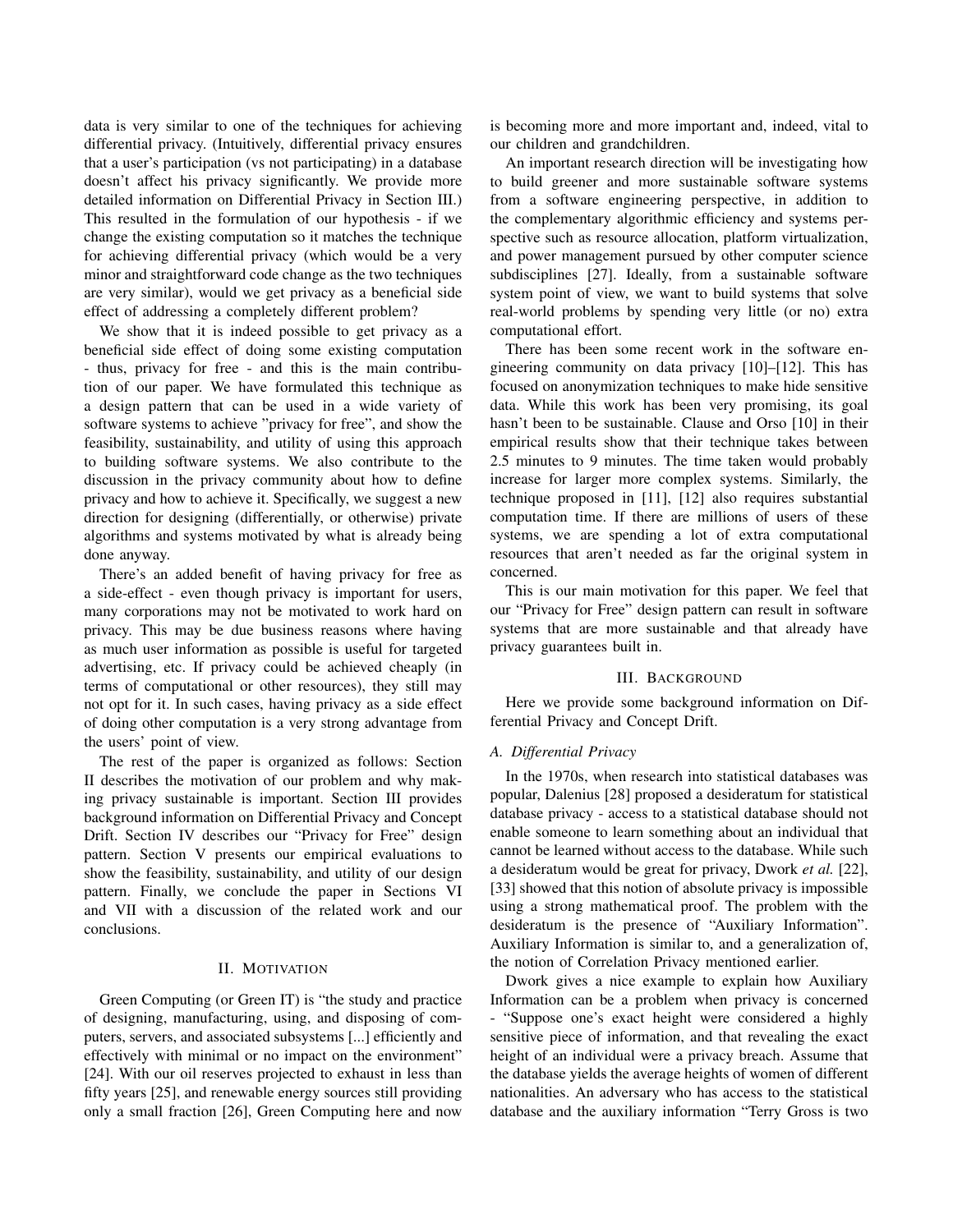inches shorter than the average Lithuanian woman" learns Terry Gross' height, while anyone learning only the auxiliary information, without access to the average heights, learns relatively little." An interesting observation made by Dwork is that the above example for breach of privacy holds regardless of whether Terry Gross' information is part of the database or not.

To combat Auxiliary Information, Dwork proposes a new notion of privacy called Differential Privacy. Dwork's paper is a culmination of the work started earlier and described in papers such as [29]–[31]. Intuitively, Differential Privacy guarantees privacy by saying that if an individual participates in the database, there is no additional loss of privacy (within a small factor) versus if he had not participated in the database. Formally, Differential Privacy is defined as follows: A Randomized function K gives  $\epsilon$ -differential privacy if for all data sets  $D_1$  and  $D_2$  differing on at most one element, and all  $S \subseteq Range(K)$ ,

$$
\Pr[K(D_1) \in S] \le \exp(\epsilon) \times \Pr[K(D_2) \in S] \tag{1}
$$

The notion of all data sets  $D_1$  and  $D_2$  captures the concept of an individual's information being present in the database or not. If the above equation holds, it implies that if an individual's information is present in the database, the breach of privacy will be almost the same if that individual's information was not present. Differential Privacy is now commonly used in the database, cryptography, and cs theory communities [32]–[35].

We like the definition of Differential Privacy due to its strong mathematical foundations, which can allow us to prove/disprove things theoretically. From a software system builder's point of view, they can tell their users - "Look, our system is differentially private. So if you decide to use our system and give it access to your data, you are not losing any additional privacy (within a small factor) versus if you did not use our system. In other words, the probability of bad things happening to you (in terms of privacy) is roughly the same whether you use our system or not."

### *B. Achieving Differential Privacy*

Dwork describes a way of achieving differential privacy by adding random noise. In the Terry Gross height example above, instead of giving the true average, the system would output average  $\pm \delta$ , where δ would be randomly chosen from a mathematical distribution. Thus, the adversary wouldn't be able to find out the exact height of Terry Gross. Since then, there have been many papers that have proposed different mechanisms for achieving differential privacy [32]–[35].

A mechanism of note for achieving differential privacy was proposed by McSherry and Talwar [23] called the "Exponential Mechanism" (EM). The EM algorithm is as follows: Given a set of inputs, and some scoring function that we are trying to maximize, the algorithm chooses a particular input to be included in the output with probability proportional to the exponential raised to the score of the input using a scoring function. Thus, inputs that have a high score from the scoring function have an exponentially higher probability of being included in the output than those inputs that have a low score. McSherry and Talwar prove that this EM algorithm is differentially private.

Consider the Terry Gross example from above and let's assume that the database has historical data going back 100 years. The average heights of people change over time so giving an average height over the 100 years is not very useful. If the scoring function we use is to maximize the recency of data, newer data elements will be chosen with exponentially higher probability that older data elements to be included in the average. Since we are doing this probabilistically, the exponential probability weighing ensures that the exact answer is not revealed and that differential privacy is maintained. This EM algorithm is one of the corner stones of our "Privacy for Free" design pattern and we describe how it's used in the next section.

#### *C. Concept Drift*

People's preferences change over time - things that I like doing today may not be things I liked doing 10 years ago. If data is being mined or recommendations being generated, the age of the data needs to be accounted for. To address this problem, the notion of Concept Drift was formed [17]. This problem needs to be addressed by any field that deals with data spanning some time frame (from a few hours to months and years). An example class of systems that need to address the problem on Concept Drift is Recommender Systems. Many recommender systems use Collaborative Filtering (CF), *i.e.,* recommending things to an individual by looking at what other users similar to the individual like [21], [36], [37]. CF algorithms typically look at the activities of individuals from the past (movies watched, things bought, etc.) and use this to derive recommendations. However, people's preferences change over time. For example, when I am in college and taking a lot of classes, I might buy a lot of textbooks from Amazon. When I graduate, I may not need textbook recommendations. This is exactly the kind of problem that Concept Drift tries to address.

Other example classes of systems that need to address this problem are systems that mine software repositories [38], social software engineering systems [14], systems for collaboration and awareness [39], etc. For these kinds of systems, there is a lot of old and recent data available and weighing certain data differently might be essential.

### *D. Addressing Concept Drift*

There have been different solutions proposed to address the problem of Concept Drift [17], [40], [41]. A particular solution of note is the Exponential Time Decay Algorithm [42]. The Exponential Time Decay Algorithm weighs things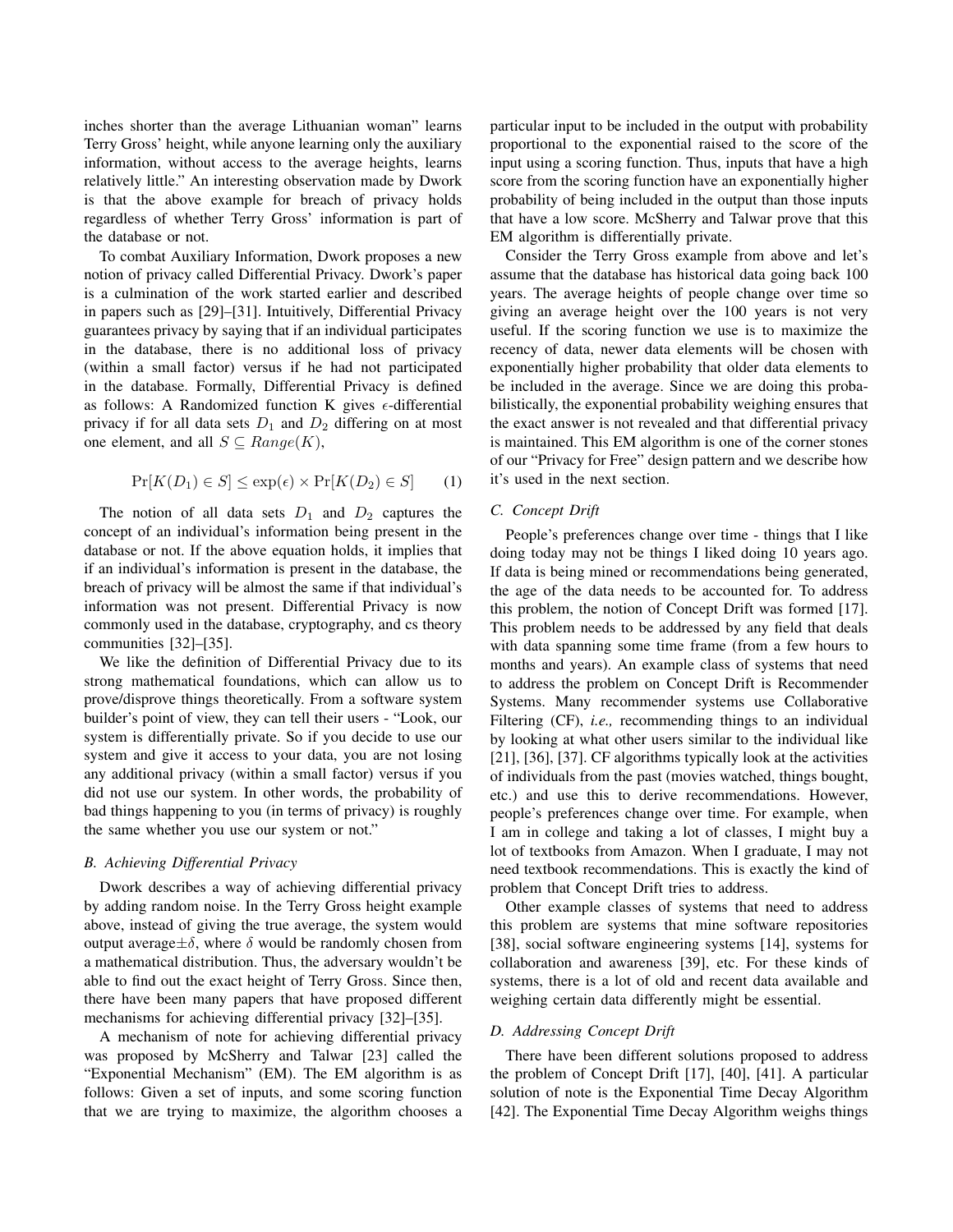done recently exponentially higher than things done in the past. It gradually decays the weight of things done in the past so that things done in the distant past do not affect the outcome as much as things done recently, thus addressing the problem on Concept Drift. The Exponential Time Decay Algorithm is very popular and used by a lot of systems [18]– [21]. For the rest of the paper, we refer to this as the CD (Concept Drift) algorithm.

Consider the Terry Gross example again and let's assume that the database has historical data going back 100 years. As average heights change over time, the CD algorithm will weigh newer data exponentially higher than older data resulting in a weighted average height. This would reflect the recent trends but also account for older data. The CD algorithm is the another corner stone of our design pattern and we build on it more in the next section.

### IV. PRIVACY FOR FREE: A DESIGN PATTERN

The CD and EM algorithms are very similar. The CD algorithm uses exponential weighing over the data while the EM algorithm chooses inputs with probability proportional to the exponential of the scoring function. If we choose the scoring function to be the timestamp of the data, the two algorithms becomes even more similar. The CD algorithm is deterministic and weighs new data exponentially higher than older data; the EM algorithm is probabilistic and chooses new data with an exponentially higher probability than older data.

This is the crux of our paper - if existing systems that already use the CD algorithm modify the code to use the EM algorithm instead, they would, as an added benefit, get the main advantage of the EM algorithm - differential privacy. Further, this privacy would not require any extra computational overhead and thus, we would get privacy for free. Systems that do not already use either the CD or the EM algorithm could still add the EM algorithm and privacy could still be viewed as being free - an added benefit of solving some other problem, which in this case is Concept Drift. Since these two algorithms are very similar, it would require a very small and straightforward change to the code to change from the CD algorithm to the EM algorithm.

The important requirement for the differential privacy guarantees to hold are that all the data access must be done via the EM algorithm, which could be implemented as a separate class or be part of a library or the data model, etc. We describe our design pattern using a modified version of the template suggested by Gamma *et al.* [43]. This is shown below:

### Pattern Name and Classification

"Privacy for Free", Behavioral class pattern

### Intent

To provide differential privacy in social computing systems without any extra computational overhead.

### **Motivation**

See Section II.

# Applicability

Software systems that already have access to user data such as purchase history, movie preferences, interaction with software artifacts like code and bug reports.

## Participants

The rest of the design of an existing system can remain unchanged. A new system can be implemented as per the necessary requirements. The only mandatory class is the EM algorithm and this must be used to access the data. There will be no other change in participants.

### Collaborations

There are no requirements on participant collaborations. The only restriction is that all access to the data should be via the EM algorithm, which could be implemented as a class (or part of a library or data model).

### **Consequences**

The design pattern will provide privacy for free without any extra computational overhead. The tradeoff is a small loss in accuracy of recommendations/data mining. See Section V-C.

### Implementation

Any programming language can be used for the implementation. The only requirement would be the ability to generate pseudo-random numbers as the algorithm is probabilistic.

## Related Patterns

None as we focus on systems that already have access to user data. For other kinds of systems (such as network systems), there are existing privacy patterns [44], [45].

### V. EVALUATION

Our design pattern requires implementing (or substituting an existing implementation of the CD algorithm with) the EM algorithm. To evaluate our design pattern, we implemented the EM and CD algorithms and investigated the differences in these. Our goal was to answer the following research questions:

- RQ1: Feasibility—Does using our design pattern guarantee differential privacy?
- RQ2: Utility—Does using our design pattern affect the utility of the system to give meaningful recommendations or mine data?
- RQ3: Sustainability—Can our design pattern be sustainable? Can using our design pattern result in no additional computational resources for privacy?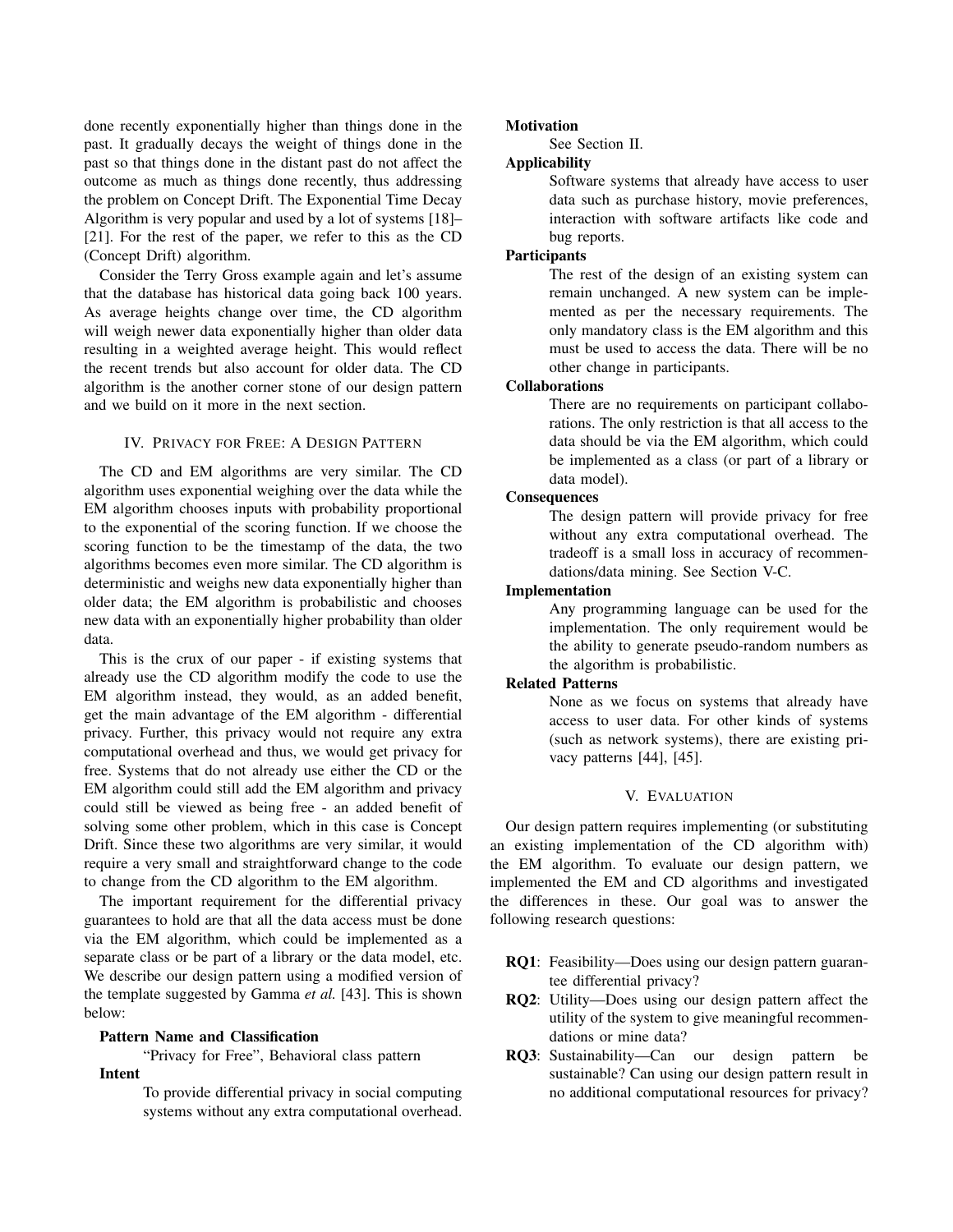With RQ1, we aim to prove the primary benefit of our design pattern - guaranteeing privacy. Our goal is to show that it does indeed guarantee differential privacy making it suitable to be used in a variety of large social systems.

With RQ2, we explore the utility of using our design pattern. A "straw man" way to guarantee privacy for any recommender/data mining system is to give a random answer every time. This would not require any clever technical solutions, but this would be very bad for the overall utility of the system - the goal of most such systems is to provide relevant information. There exists a tradeoff between accuracy and privacy and we explore this here. We aim to show that, using our technique, there is a small loss in accuracy and that this loss in accuracy scales very well (roughly constant) as the size of the system increases. Thus, if a small loss in accuracy is acceptable, we can get privacy for free without spending any additional computational resources.

With RQ3, we aim to show the sustainability benefits of using our design pattern. We show that using our design pattern (and the EM algorithm) requires less CPU time than the equivalent CD algorithm. Not only do we not need any additional computational resources, we should be able to reduce computational needs by using our design pattern.

### *A. RQ1 - Feasibility*

Our design pattern requires the use of the EM algorithm for all access to the data. The EM algorithm that we require is exactly the same as the one proposed by McSherry and Talwar [23]. The algorithm they propose can work with different scoring functions that weigh the data differently in our case, the scoring function we use is the timestamp of the data. Our use of the EM algorithm in our design pattern can thus be viewed as an instantiation of the general EM algorithm. McSherry and Talwar show a theoretical proof for the EM algorithm to be differentially private. We do not repeat the proof here and we encourage the interested reader to look at the paper (page 5 of [23]). As all data access happens via the EM algorithm, our design pattern also guarantees differential privacy.

### *B. Methodology*

For RQ2 and RQ3, we carried out experiments to validate our hypotheses. We use synthetic data as there are no benefits of using real world data for our hypotheses. We create an array of size  $n$  and randomly fill it with values from 0 to  $n - 1$ . Each element has a timestamp associated with it to simulate user activity - for the purpose of this experiment, we assume that the timestamp is the array index. A lower array index indicates that the item is newer. Thus, we want to prefer items with a lower index in the output as these items indicate things that are done recently.

Using the differential privacy EM algorithm [23], we choose the scoring function to be maximized by returning a value with as low an array index as possible. Thus, we



Figure 1. RMS and NRMS Error vs Size of data set

choose elements from the array with probability based on their array index.

In the experiments, we randomly generate the array and compute the score using the CD and the EM algorithms. We then plot the RMS and normalized RMS errors between these two algorithms. We discuss the results in the following subsections.

### *C. RQ2 - Utility*

For the first set of experiments, we varied the size of the array and plotted the RMS and normalized RMS errors between the CD and EM algorithms. The results are shown in Figure 1. To smooth out the noise in the experimental results (as CD is a deterministic algorithm while EM is a probabilistic one), we ran the experiment 1000 times with each array size and took averages. The graph shows us that as the size of the input array increases, the RMS error increases linearly - this is expected as with larger array sizes, the entries in the array have correspondingly larger values (due to our methodology), resulting in linearly increasing RMS error. Meanwhile, the normalized RMS error is roughly constant.

This shows us the tradeoff between accuracy and privacy. We observe that in these experiments, the loss of accuracy is relatively small - the normalized RMS error is less than 0.4. Thus, irrespective of the data set size, switching to the EM Algorithm (as required by our design pattern) from the CD Algorithm will not worsen the accuracy of the algorithm by more than the constant factor, and we have the added benefit that the EM algorithm also guarantees differential privacy. Whether the loss of accuracy is acceptable or not (or a worthy price to pay for the free privacy) is subjective and we deliberately do not enter a philosophical debate here.

For our second set of experiments, we varied the number of trials keeping the size of the array fixed to 1000. The graph plotting the RMS error vs the number of trials is shown in Figure 2. This graph shows us that as the number of trials increases, the RMS error reduces. Thus, initially,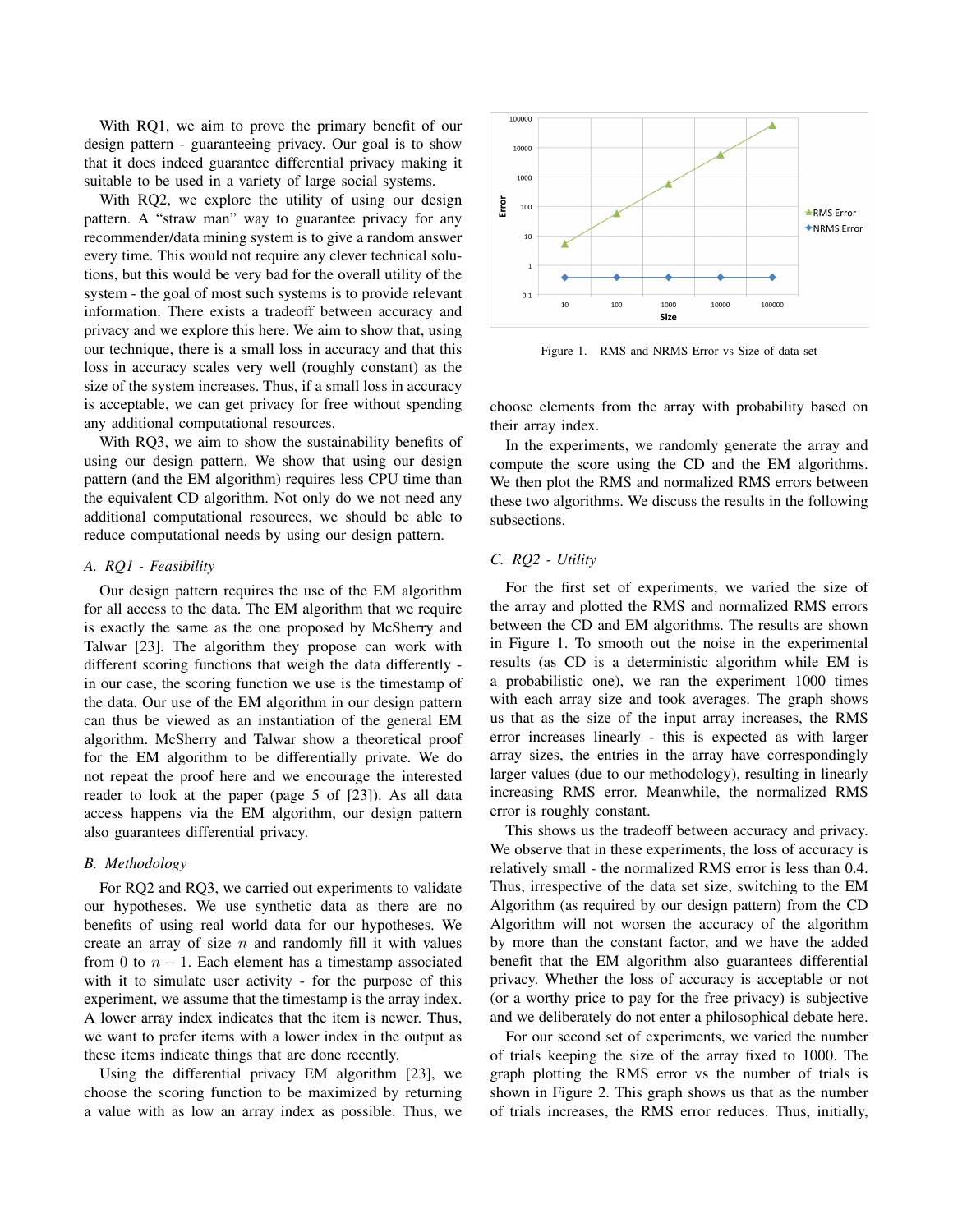

Figure 2. RMS Error vs Number of Trials



Figure 3. CPU Time (in msec) vs Size of data set

even though there may be a bigger error between the CD and EM algorithms, in the long run, the error will be small.

With these set of experiments, we explored the utility of our design pattern. For an existing system (that may already use an algorithm similar to the CD one), a one-time change would be required to add in the EM algorithm and retrofit the system to our design pattern. This change is relatively straightforward and could even be automated. Making such a change, albeit results in a small loss of accuracy, gives the huge benefit of getting privacy for free without spending any additional computational resources.

#### *D. RQ3 - Sustainability*

For RQ3, we want to show the sustainability of our design pattern. With the EM algorithm in place, what we ideally want is that our system does not take any additional computational resources. We decided to use the CPU processing time to estimate the computational resources needed by the two algorithms. We instrumented the CD and EM algorithms and measured how long they took in the first set of experiments in Section V-C above. The resultant graph is shown in Figure 3. The graph shows us that for all data sizes the EM algorithm took less CPU time than the CD algorithm.

Not only does the EM algorithm not require any additional computational resources, it actually reduces the existing computation. Thus, changing to our design pattern will make the software system even more sustainable.

### *E. Threats to Validity*

The notion of Differential Privacy may not relate to the user-centric view of Privacy as users might think it "strange" that the system assumes that bad things can happen anyway - the guarantee it gives is just regarding whether the user data is part of the system or not. While that is true, we feel that differential privacy has many compelling arguments in its favor - the biggest, for us, is not having to decide what data is sensitive and what is not. The differential privacy algorithms treat all data as sensitive making it easier not to leak data by accident. One would, therefore, not have to deal with the subjective nature of deciding what's sensitive. We also feel that the guarantee might actually make it even more compelling for the user. From their point of view - "if bad things are going to happen anyway, it's not going to hurt me much more if I participate.. so there's no harm in participating."

We used synthetic data in our evaluations rather than realworld data. For the research questions that we had - feasibility, utility, sustainability - synthetic data was sufficient. The only benefit of using real world data would be to answer some other research questions that are outside the scope of this paper.

### VI. RELATED WORK

There have been some recent papers on data privacy and software testing. Clause and Orso [10], proposes techniques for the automated anonymization of field data for software testing. They extend the work done by Castro *et al.* [46] using novel concepts of path condition relaxation and breakable input conditions resulting in improving the effectiveness of input anonymization. Our work is orthogonal to the papers on input anonymization. The problem they address is - how can users anonymize sensitive information before sending it to the teams or companies that build the software? The problem we address is - how can systems that already have access to user data (such as purchase history, movie preferences, and so on) be engineered so that they don't leak sensitive information while doing data mining on the data? Further, the aim of our approach is to provide privacy "for free," *i.e.,* without spending extra computational resources on privacy. The input anonymization approaches require spending extra computation as they address a different problem. We believe that the our approach can be combined with the input anonymization approach if needed based on user needs. If users are worried about developers at the company finding out sensitive information, input anonymization is essential. If, however, they are worried about accidental data leakage through the data mining of their information, using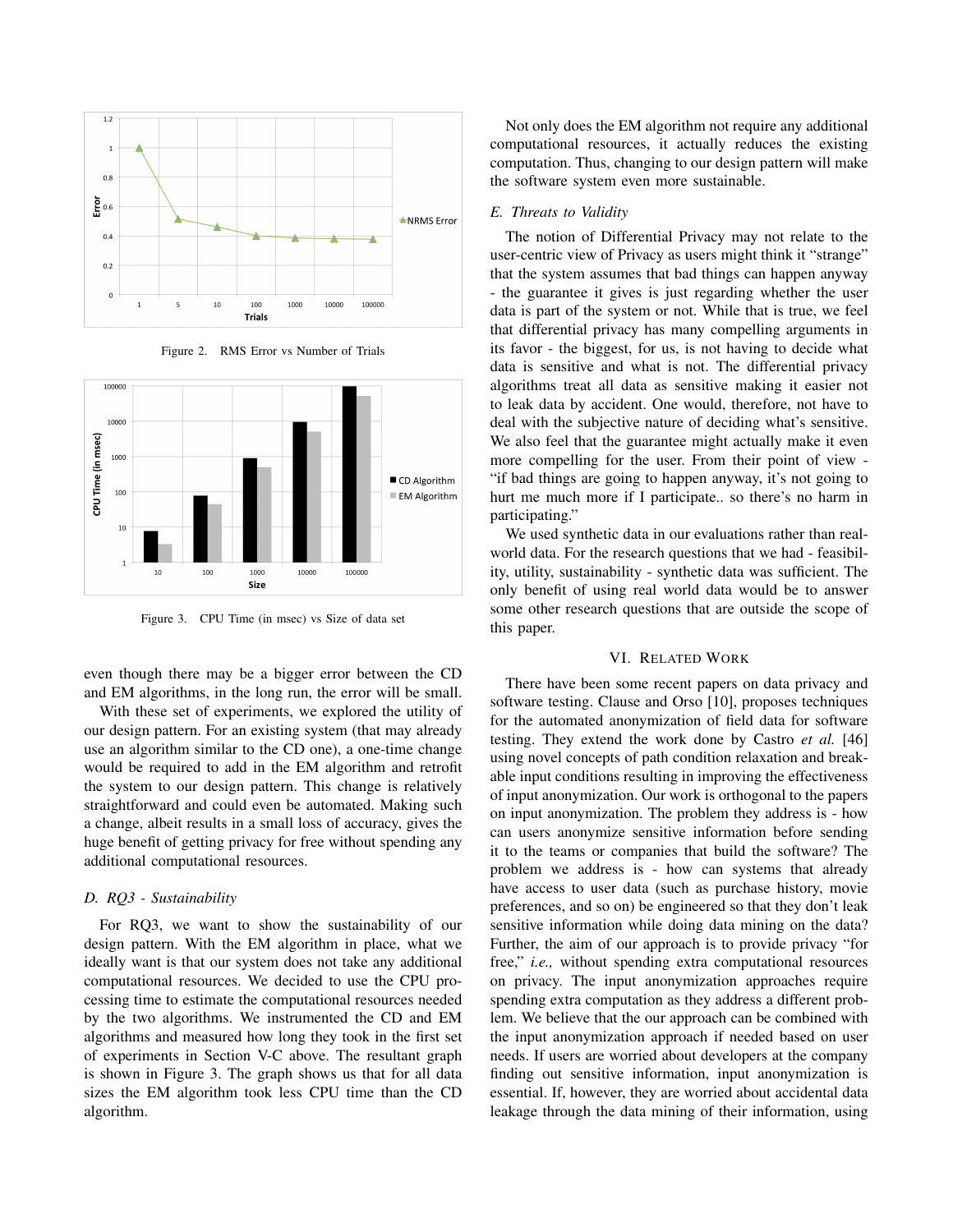the "Privacy for Free" design pattern may be more suitable. This would also make the software system more sustainable as we don't spend any computation doing the anonymization of the inputs.

Taneja *et al.* [11] and Grechanik *et al.* [12] propose using k-anonymity [47] for privacy by selectively anonymizing certain attributes of a database for software testing. Their papers propose novel approaches using static analysis for selecting which attributes to anonymize so that test coverage remains high. Similar to above, our approach is orthogonal as we focus on a design pattern that will prevent accidental leakage of sensitive information via data mining or similar techniques. Further, these approaches using k-anonymity also require significant additional computational resources and thus, may not be sustainable when energy resources are scarce.

Our differential privacy approach has the added benefit of being able to work with any kind of data and not being limited to just integers or such. Finally, work on input anonymization and k-anonymization both focus on software testing whereas our approach focuses on a design pattern for building privacy preserving systems with a specific goal - to make privacy sustainable and not require additional resources.

There has also been a lot of work related to data anonymization and building accurate data models for statistical use (*e.g.,* [48]–[52]). These techniques aim to preserve certain properties of the data (*e.g.,* statistical properties like average) so they can be useful in data mining while trying to preserve privacy of individual records. The broad approaches include aggregating data to a higher level of granularity or adding noise and random perturbations. As we are interested in sustainable ways of achieving privacy, these approaches are not applicable as they typically require (a lot of) extra computational effort.

While there has been a lot of interest (and research) in data anonymization, we would like to reiterate that only data anonymization might not be enough. Narayanan and Shmatikov [7] demonstrate a relatively straightforward way of breaking the anonymity of data. They show how it is possible to correlate public IMDb data with private anonymized Netflix movie rating data resulting in the potential identification of the anonymized individuals. Backstrom *et al.* [53] also describe a series of attacks for de-anonymizing social networks that have been anonymized to be made available to the public. They describe two categories of attacks active attacks where an evil adversary targets an arbitrary set of users and passive attacks where existing users try to discover their location in the network and thereby cause deanonymization. Their results show that, with high probability and modest computational requirements, de-anonymization is possible for a real world social network (in their case, LiveJournal [54]).

### VII. CONCLUSION

As social computing systems that collect users' data proliferate, privacy has and will continue to become a major concern for the society at large. The main research question that we wanted to answer is - Is there a general purpose architecture or design pattern that can be used with a wide range of large complex software systems, that will achieve privacy without spending any extra resources on computational overhead? Our "Privacy for Free" design pattern can achieve privacy as an accidental and beneficial side effect of doing some existing computation. The results of our evaluations show the feasibility, utility, and in particular, the sustainability of our approach as it does not require any additional computational resources to guarantee privacy.

#### ACKNOWLEDGMENT

Sheth and Kaiser are members of the Programming Systems Lab, funded in part by NSF CNS-0717544, CNS-0627473 and CNS-0426623, and NIH 2 U54 CA121852-06. Malkin is a member of the Crypto Lab, funded in part by NSF 0831094 and 0347839 and DHS N66001-09-C-0080.

#### **REFERENCES**

- [1] B. Bosker, "Facebook CEO 'Doesn't Believe In Privacy'," http://www.huffingtonpost.com/2010/04/29/ zuckerberg-privacy-stance n 556679.html, April 2010.
- [2] D. Fletcher, "How Facebook Is Redefining Privacy," http: //www.time.com/time/business/article/0,8599,1990582.html, May 2010.
- [3] S. Johnson, "Web Privacy: In Praise of Oversharing," http: //www.time.com/time/business/article/0,8599,1990586.html, May 2010.
- [4] M. Zuckerberg, "Making Control Simple," http://blog. facebook.com/blog.php?post=391922327130, May 2010.
- [5] M. Barbaro, T. Zeller, and S. Hansell, "A face is exposed for AOL searcher no. 4417749," *New York Times*, vol. 9, 2006. [Online]. Available: http://www.nytimes.com/2006/08/ 09/technology/09aol.html?\_r=1&pagewanted=all
- [6] M. Shiels, "Germany officials launch legal action against Facebook," http://news.bbc.co.uk/2/hi/technology/8798906. stm, July 2010.
- [7] A. Narayanan and V. Shmatikov, "How to break anonymity of the netflix prize dataset," *CoRR*, vol. abs/cs/0610105, 2006.
- [8] N. R. Adam and J. C. Worthmann, "Security-control methods for statistical databases: a comparative study," *ACM Comput. Surv.*, vol. 21, no. 4, pp. 515–556, 1989.
- [9] L. L. Beck, "A security mechanism for statistical database," *ACM Trans. Database Syst.*, vol. 5, no. 3, pp. 316–3338, 1980.
- [10] J. Clause and A. Orso, "Camouflage: automated anonymization of field data," in *Proceeding of the 33rd international conference on Software engineering*, ser. ICSE '11. New York, NY, USA: ACM, 2011, pp. 21–30. [Online]. Available: http://doi.acm.org/10.1145/1985793.1985797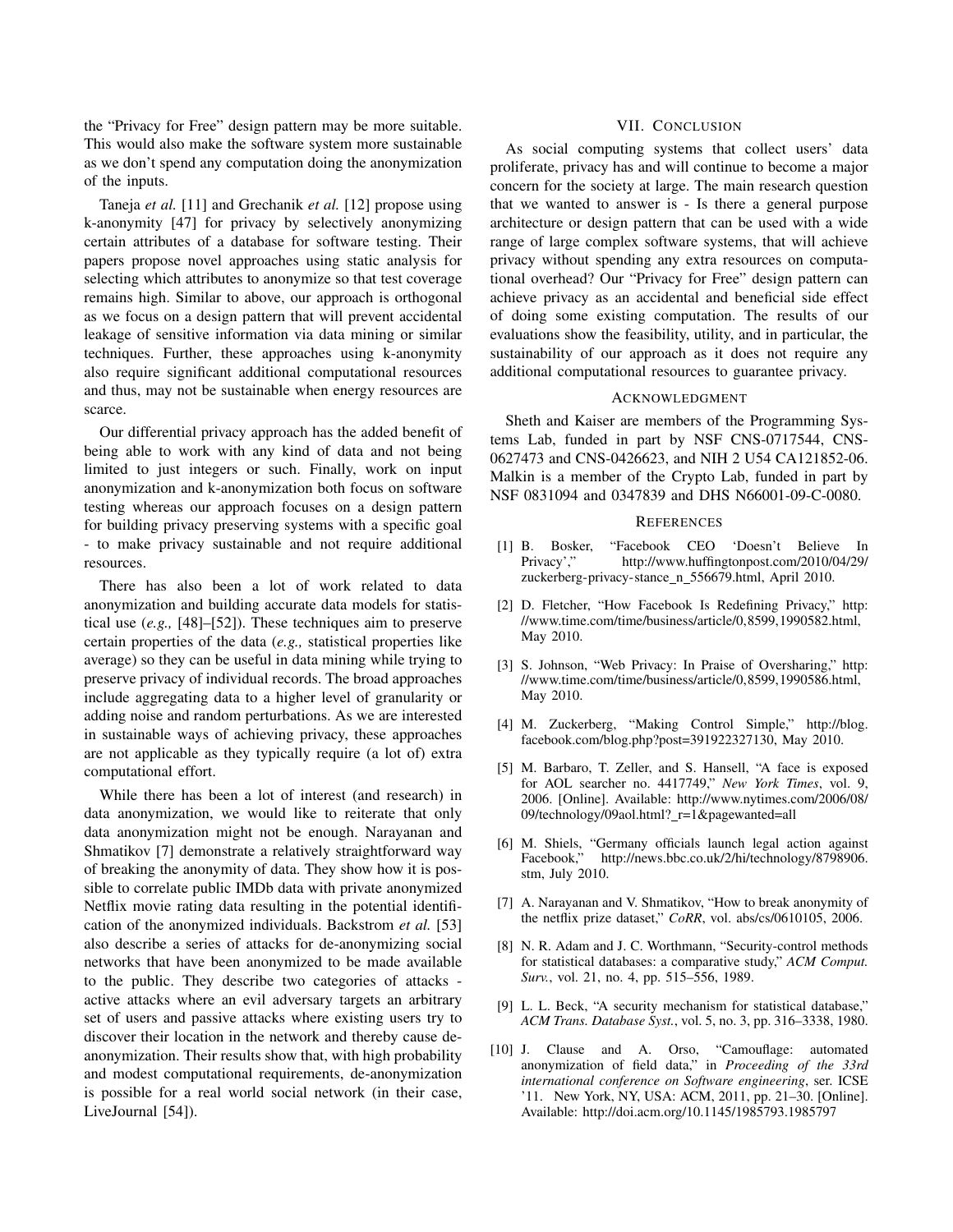- [11] K. Taneja, M. Grechanik, R. Ghani, and T. Xie, "Testing software in age of data privacy: a balancing act," in *Proceedings of the 19th ACM SIGSOFT symposium and the 13th European conference on Foundations of software* engineering, ser. SIGSOFT/FSE '11. New York, NY, USA: ACM, 2011, pp. 201–211. [Online]. Available: http://doi.acm.org/10.1145/2025113.2025143
- [12] M. Grechanik, C. Csallner, C. Fu, and Q. Xie, "Is data privacy always good for software testing?" *Software Reliability Engineering, International Symposium on*, vol. 0, pp. 368–377, 2010.
- [13] M. Kersten and G. C. Murphy, "Using task context to improve programmer productivity," in *Proceedings of the 14th ACM SIGSOFT international symposium on Foundations of software engineering*, ser. SIGSOFT '06/FSE-14. New York, NY, USA: ACM, 2006, pp. 1–11. [Online]. Available: http://doi.acm.org/10.1145/1181775.1181777
- [14] A. Begel, K. Y. Phang, and T. Zimmermann, "Codebook: discovering and exploiting relationships in software repositories," in *ICSE '10: Proceedings of the 32nd ACM/IEEE International Conference on Software Engineering*. New York, NY, USA: ACM, 2010, pp. 125–134.
- [15] C. Treude and M.-A. Storey, "Awareness 2.0: staying aware of projects, developers and tasks using dashboards and feeds," in *Proceedings of the 32nd ACM/IEEE International Conference on Software Engineering - Volume 1*, ser. ICSE '10. New York, NY, USA: ACM, 2010, pp. 365–374. [Online]. Available: http://doi.acm.org/10.1145/1806799.1806854
- [16] T. Fritz and G. C. Murphy, "Using information fragments to answer the questions developers ask," in *Proceedings of the 32nd ACM/IEEE International Conference on Software Engineering - Volume 1*, ser. ICSE '10. New York, NY, USA: ACM, 2010, pp. 175–184. [Online]. Available: http://doi.acm.org/10.1145/1806799.1806828
- [17] G. Widmer and M. Kubat, "Learning in the presence of concept drift and hidden contexts," *Machine Learning*, vol. 23, no. 1, pp. 69–101, 1996.
- [18] Y. Ding and X. Li, "Time weight collaborative filtering," in *CIKM '05: Proceedings of the 14th ACM international conference on Information and knowledge management*. New York, NY, USA: ACM, 2005, pp. 485–492.
- [19] F. Heylighen and J. Bollen, "Hebbian algorithms for a digital library recommendation system," *Parallel Processing Workshops, International Conference on*, vol. 0, p. 439, 2002.
- [20] Y. Koren, "Collaborative filtering with temporal dynamics," *Commun. ACM*, vol. 53, no. 4, pp. 89–97, 2010.
- [21] C. Murphy, S. Sheth, G. Kaiser, and L. Wilcox, "genSpace: Exploring Social Networking Metaphors for Knowledge Sharing and Scientific Collaborative Work," in *1st Intl. Workshop on Social Software Engg. and Applications*, September 2008, pp. 29–36.
- [22] C. Dwork, "Differential privacy," *IN ICALP*, vol. 2, pp. 1–12, 2006. [Online]. Available: http://research.microsoft. com/en-us/projects/databaseprivacy/dwork.pdf
- [23] F. McSherry and K. Talwar, "Mechanism design via differential privacy," in *FOCS '07: Proceedings of the 48th Annual IEEE Symposium on Foundations of Computer Science*. Washington, DC, USA: IEEE Computer Society, 2007, pp. 94–103.
- [24] S. Murugesan, "Harnessing green it: Principles and practices," *IT Professional*, vol. 10, no. 1, pp. 24 –33, jan.-feb. 2008.
- [25] J. Vidal, "The end of oil is closer than you think," http://www. guardian.co.uk/science/2005/apr/21/oilandpetrol.news, April 2005.
- [26] U.S. Energy Information Administration, "International Energy Outlook 2010 - Highlights," http://www.eia.doe.gov/oiaf/ ieo/highlights.html, May 2010.
- [27] Microsoft, *Green Computing*. The Architecture Journal, 2008, vol. 18.
- [28] T. Dalenius, "Towards a methodology for statistical disclosure control," *Statistik Tidskrift*, vol. 15, pp. 429–444, 1977.
- [29] A. Blum, C. Dwork, F. McSherry, and K. Nissim, "Practical privacy: the sulq framework," in *PODS '05: Proceedings of the twenty-fourth ACM SIGMOD-SIGACT-SIGART symposium on Principles of database systems*. New York, NY, USA: ACM, 2005, pp. 128–138. [Online]. Available: http://portal.acm.org/ft\_gateway.cfm? id=1065184&type=pdf&coll=GUIDE&dl=GUIDE&CFID= 66968033&CFTOKEN=33132357
- [30] I. Dinur and K. Nissim, "Revealing information while preserving privacy," in *PODS '03: Proceedings of the twentysecond ACM SIGMOD-SIGACT-SIGART symposium on Principles of database systems*. New York, NY, USA: ACM, 2003, pp. 202–210. [Online]. Available: http://portal.acm.org/ ft gateway.cfm?id=773173&type=pdf&coll=GUIDE&dl= GUIDE&CFID=68522881&CFTOKEN=78987266
- [31] C. Dwork and K. Nissim, "Privacy-preserving datamining on vertically partitioned databases," *Lecture Notes in Computer Science*, pp. 528–544, 2004.
- [32] A. Blum, K. Ligett, and A. Roth, "A learning theory approach to non-interactive database privacy," in *STOC '08: Proceedings of the 40th annual ACM symposium on Theory of computing*. New York, NY, USA: ACM, 2008, pp. 609–618.
- [33] C. Dwork, F. McSherry, K. Nissim, and A. Smith, "Calibrating noise to sensitivity in private data analysis," *Theory of Cryptography*, pp. 265–284, 2006.
- [34] C. Dwork, M. Naor, O. Reingold, G. N. Rothblum, and S. Vadhan, "On the complexity of differentially private data release: efficient algorithms and hardness results," in *STOC '09: Proceedings of the 41st annual ACM symposium on Theory of computing*. New York, NY, USA: ACM, 2009, pp. 381–390.
- [35] A. Roth and T. Roughgarden, "Interactive privacy via the median mechanism," in *STOC '10: Proceedings of the 42nd ACM symposium on Theory of computing*. New York, NY, USA: ACM, 2010, pp. 765–774.